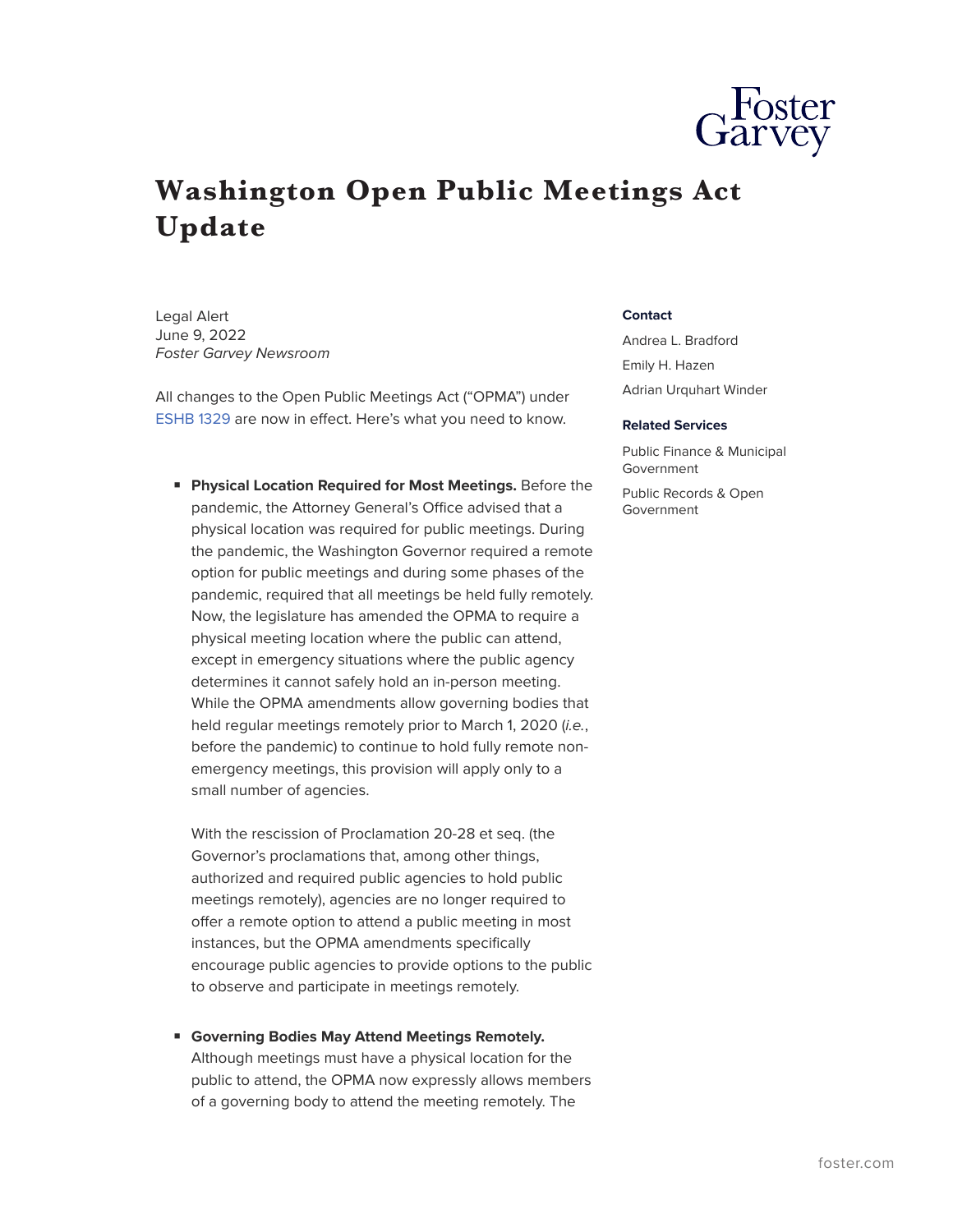

means of remote access should allow real-time verbal communication. Agencies may wish to implement or update their policies regarding remote attendance to ensure they align with their desired expectations.

- **Most Agencies Will be Required to Post Regular Meeting Agendas Online.** The OPMA requires that agencies post their regular meeting agendas online no later than 24 hours before the meeting. Before ESHB 1329, an agency without a website or with fewer than ten full time employees could opt out of online agenda posting. Under the new OPMA language, the exception to post online agendas has been limited, and most agencies should plan to post their agendas online. Under the new language, a special purpose district, city or town may only opt out of online agenda posting if the agency: (1) has an aggregate valuation of the property subject to taxation of less than \$400,000,000; (2) has a population of under 3,000; *and* (3) provides confirmation to the state auditor that the cost of posting notices on its website or a shared website would exceed one-tenth of one percent of the local government's budget. It appears that *each* of these requirements must be satisfied in order to be exempt from the requirement to post regular meeting agendas. However, as under existing law, a failure to post an agenda does not invalidate otherwise legal action taken at a meeting.
- **Changes to Requirements for Online and Physical Posting of Special Meeting Notices.** The new legislation provides some changes to the requirements for special meeting notices. The OPMA still requires these notices be posted at least 24 hours in advance of the meeting time. Under the previous OPMA language, the notice of special meeting was required to be made available in a number of ways, including on the agency's website, though online posting was not required for agencies without a website, with fewer than ten full-time equivalent employees, or who did not employ personnel whose duties included maintaining or updating the website. As with the exception for website postings for regular meeting notices discussed above, this exception is narrowed by the changes to the OPMA. Under ESHB 1329, an agency must post a notice of special meeting to its website unless it (a) does not have a website or a shared website, (b) it employs *no* fulltime equivalent employees, or (c) does not employ personnel whose duties include maintaining or updating the website.

The new language also addresses the physical display of the meeting notice in emergency situations. Under the revised language, a meeting notice need not be displayed at the entrance of the agency's principal location and meeting site if the meeting is being held remotely due to a declared emergency that prevents a meeting from being held with reasonable safety. And, instead, the meeting notice may be posted on the agency's website. Finally, new language also provides an exception to when notice is required: special meeting notices need not be provided if the notice "cannot be posted or displayed with reasonable safety, including but not limited to declared emergencies in which travel to physically post notice is barred or advised against."